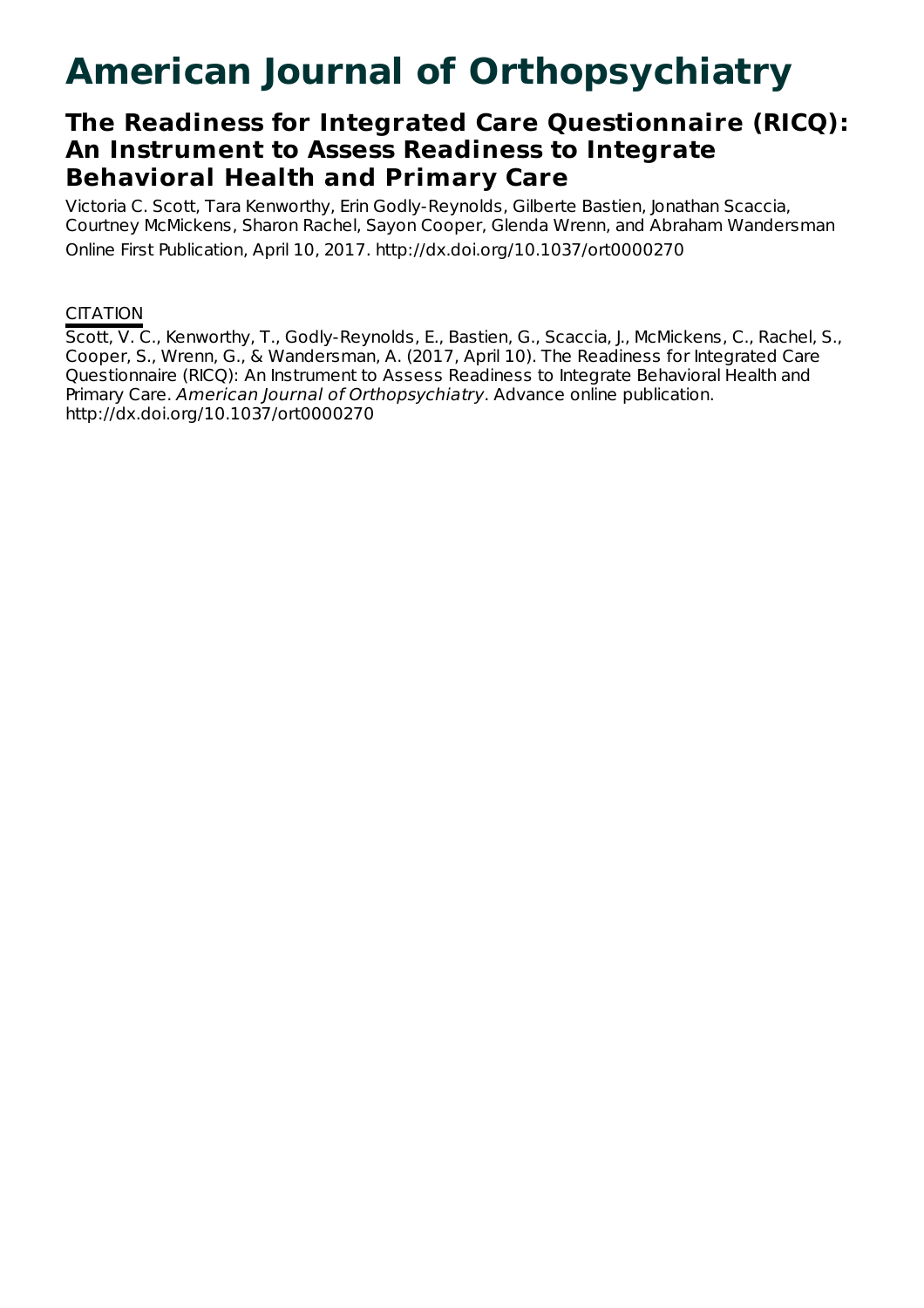# **The Readiness for Integrated Care Questionnaire (RICQ): An Instrument to Assess Readiness to Integrate Behavioral Health and Primary Care**

**Victoria C. Scott** University of North Carolina Charlotte

**Erin Godly-Reynolds** University of North Carolina Charlotte

**Jonathan Scaccia** Institute for Healthcare Improvement, Cambridge, **Massachusetts** 

**Sharon Rachel, Sayon Cooper, and Glenda Wrenn** Morehouse School of Medicine

**Tara Kenworthy** University of South Carolina

**Gilberte Bastien** Morehouse School of Medicine

**Courtney McMickens** Yale School of Medicine

# **Abraham Wandersman**

University of South Carolina

Integration of behavioral health and primary care services is a promising approach for reducing health disparities. The growing national emphasis on care coordination has mobilized efforts to integrate behavioral health and primary care services across the United States. These efforts align with broader health care system goals of improving health care quality, health equity, utilization efficiency, and patient outcomes. Drawing from our work on a multiyear integrated care initiative (Integrated Care Leadership Program; ICLP) and an implementation science heuristic for organizational readiness (Readiness = Motivation x General Capacity and Innovation-Specific Capacity;  $R = MC^2$ ), this article describes the development and implementation of a tool to assess organizational readiness for integrated care, referred to as the *Readiness for Integrated Care Questionnaire (RICQ).* The tool was piloted with 11 health care practices that serve vulnerable, underprivileged populations. Initial results from the RICQ revealed that participating practices were generally high in motivation, innovation-specific capacities, and general capacities at the start of ICLP. Additionally, analyses indicated that practices particularly needed support with increasing staff capacities (general knowledge and skills), improving access to and use of resources, and simplifying the steps in integrating care so the effort appears less daunting and difficult to health care team members. We discuss insights from the initial use of RICQ and practical implications of the new tool for driving integrated care efforts that can contribute to health equity.

Victoria C. Scott, Department of Psychological Science, University of North Carolina Charlotte; Tara Kenworthy, Department of Psychology, University of South Carolina; Erin Godly-Reynolds, Department of Psychological Science, University of North Carolina Charlotte; Gilberte Bastien, Satcher Health Leadership Institute, Morehouse School of Medicine; Jonathan Scaccia, Institute for Healthcare Improvement, Cambridge, Massachusetts; Courtney McMickens, Robert Wood Johnson Foundation Clinical Scholars Program, Yale School of Medicine; Sharon Rachel, Sayon Cooper, and Glenda Wrenn, Satcher Health Leader-

ship Institute, Morehouse School of Medicine; Abraham Wandersman, Department of Psychology, University of South Carolina.

Support for this research was provided in part by the Robert Wood Johnson Foundation. The views expressed here do not necessarily reflect the views of the Foundation.

Correspondence concerning this article should be addressed to Victoria C. Scott, Department of Psychological Science, University of North Carolina Charlotte, 9201 University City Boulevard, Charlotte, NC 28223. E-mail: [vscott10@uncc.edu](mailto:vscott10@uncc.edu)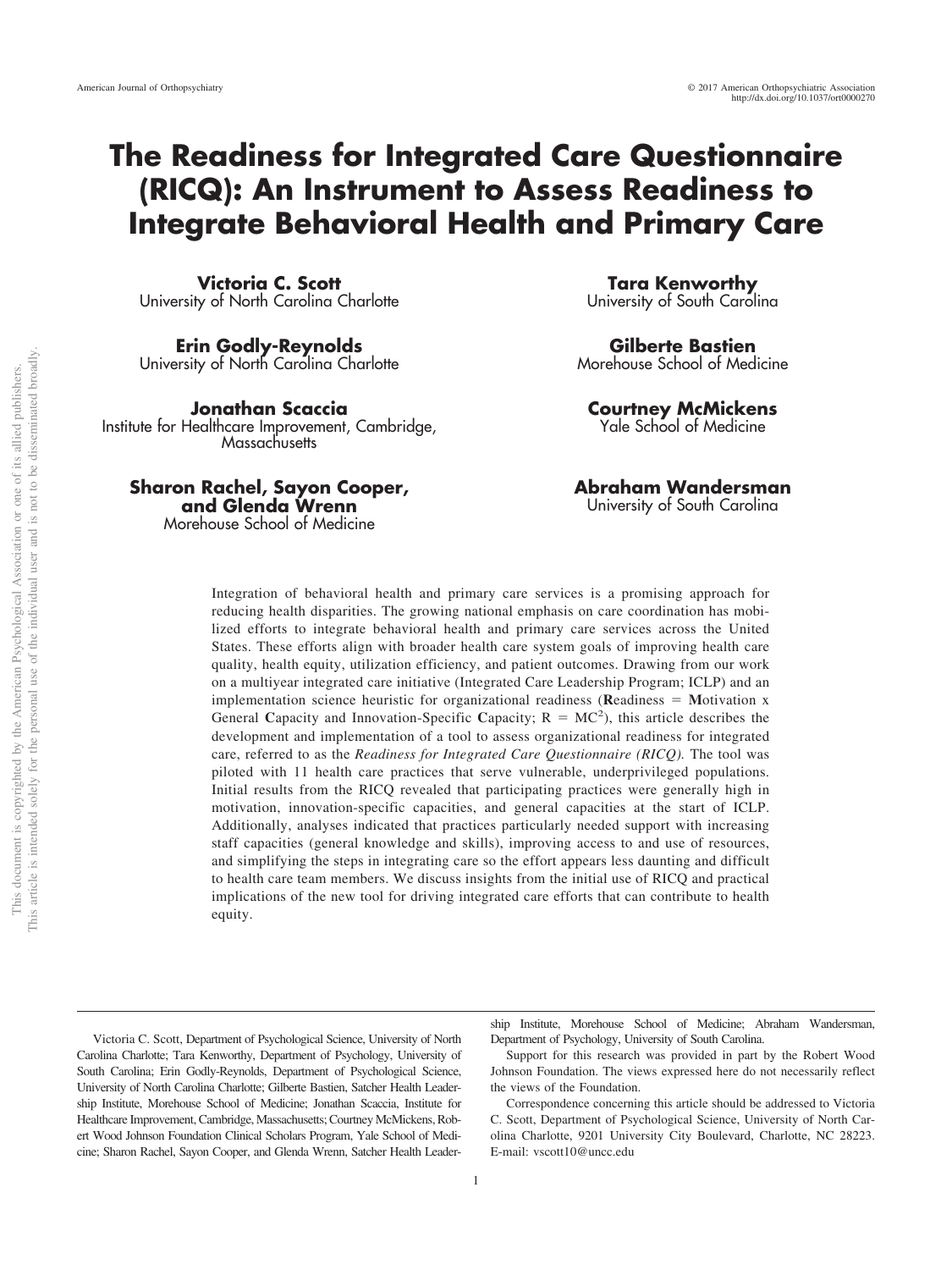#### *Public Policy Relevance Statement*

This study piloted the Readiness for Integrated Care Questionnaire (RICQ) measurement tool and found that the RICQ is an effective tool for assessing and understanding practice readiness for integrated care among clinics serving vulnerable, minority patient populations. Integrated care is a promising approach for addressing disparities in health (particularly mental health) and advancing health equity.

rimary care settings play a critical role in meeting our nation's health care needs, with the majority of people with mental health problems, substance abuse disorders, and general illnesses receiving care in these settings (Kessler et al., 2005; Kessler, 2012). About two-thirds of primary care patients have comorbid psychosocial symptoms or problems that interfere with their daily functioning (Abed Faghri, Boisvert, & Faghri, 2010). Expanded treatment for mental illnesses and improved mental health outcomes is a key priority area under Healthy People 2020, a national health promotion initiative launched by the Department of Health and Human Services to achieve a set of national health goals and objectives (U.S. Department of Health and Human Services [DHHS], Office of Disease Prevention and Health Promotion [ODPHP], [http://www.healthypeople.gov\)](http://www.healthypeople.gov). Additionally, one of the four overarching goals of Healthy People 2020 is to "achieve health equity, eliminating disparities, and improve the health of all groups." Health equity refers to the opportunity for all people to experience optimal health.

#### **Integrated Care as a Promising Approach for Reducing Health Disparities**

Mental health is inextricably linked to physical health. Thus, primary care practices that effectively integrate behavioral health services are better positioned to improve clinical outcomes and quality of life for their patients (Satcher & Rachel, 2016; World Health Organization, 2001). Integrated care is a patient-centered approach to addressing the mental and physical health needs of a patient population involving collaboration among mental health and primary care services and providers within a health care delivery system (Peek & The National Integration Academy Council, 2013). Legislative changes in health care (e.g., Patient Protection and Affordable Care Act) and growing emphasis on care coordination have catalyzed efforts to integrate behavioral health and primary care services across the United States (Peikes, Zutshi, Genevro, Parchman, & Meyers, 2012).

Research has documented improvement in patient outcomes when practices use integrated care models that take their specific practice and patient population into account. For example, Ell and colleagues (2010) demonstrated improvement in depressive symptoms for a predominantly Hispanic diabetic patient population using a socioculturally adapted collaborative care model. Other studies have shown improvement in symptoms and rates of treatment among elderly minority patients and patients with limited English proficiency, respectively (Areán et al., 2005; Yeung et al., 2010). Integrated care is a promising approach for addressing health disparities among racial/ethnic minorities (Areán et al., 2005; Bridges et al., 2014; Katon et al., 2010; Sanchez, Chapa,

Ybarra, & Martinez, 2014). Because racial/ethnic minorities and low-income populations frequently experience reduced access to health care, an integrated primary care practice that services these populations can reach people with mental disorders who may otherwise fall through the cracks (Satcher & Rachel, 2016). Essentially, integrated practices can become a "one-stop shop" where patients— especially those with limited resources— can access providers who attend to a host of health concerns.

Although there are many barriers to implementing integrated care, organizations are increasingly interested in adopting evidence-based integrated care models due to the extensive data showing that integrated practice results in better access to care, health system cost savings, and improved clinical outcomes (Fortney et al., 2016). In the context of a larger integrated care capacitybuilding initiative, this article focuses on how readiness for integrated care is being assessed in health care organizations. Specifically, it discusses the development and initial use of the *Readiness for Integrated Care Questionnaire (RICQ*) as a vehicle for practice change and improvement.

### **Organizational Readiness and Integrated Care**

Readiness refers to the extent to which an organization is both willing and able to implement a particular innovation (Drzensky, Egold, & Van Dick, 2012). Organizational readiness is widely recognized as a critical success factor for the implementation of new innovations (defined as a policy, program, or practice that is new to a setting; Drzensky et al., 2012; Holt & Vardaman, 2013; Scaccia et al., 2015). Scaccia and colleagues (2015) conducted a literature review of organizational readiness measures (e.g., Shea, Jacobs, Esserman, Bruce, & Weiner, 2014; Weiner, Amick, & Lee, 2008) and found that existing instruments capture motivational and general aspects of organizational functioning; however, these instruments only modestly assess variables associated with an organization's readiness for a specific innovation. Each innovation requires capacities that are specific to implementation of that innovation (Klein, Conn, & Sorra, 2001). Thus, capturing the extent to which there is organizational capacity for a given innovation (i.e., innovation-specific capacities), in addition to motivational and general capacities of an organization, provides a more comprehensive picture of organizational readiness for implementing a new innovation.

Scaccia and colleagues (2015) proposed a heuristic for organizational readiness involving a multiplicative relationship of the three components (a) the *motivation* to implement an innovation (the perceived incentives and disincentives of putting an innovation into practice), (b) the *general capacities* of an or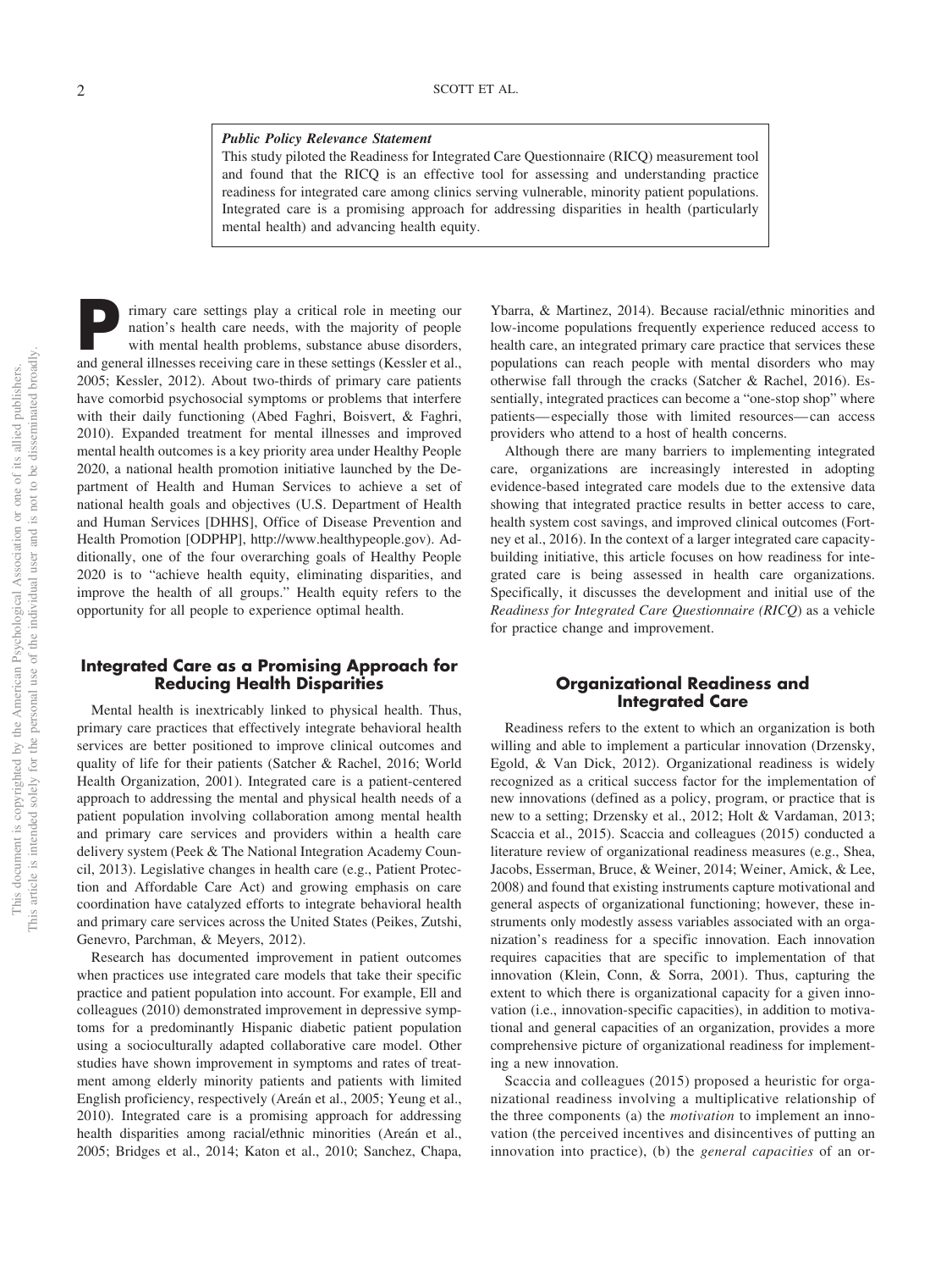ganization (structural, functional, and cultural aspects of an organization that impact its capabilities), and (c) the *innovation-specific capacities* needed for a particular innovation (the knowledge, skills, and conditions that are needed to implement the innovation); or  $R = MC^2$  (*Readiness = Moti*vation x General *C*apacity x Innovation-Specific *C*apacity). Drawing upon the  $R = MC^2$  heuristic, a team of researchers developed an organizational readiness tool (Scaccia & Wandersman, 2016). This tool was applied to a national community health improvement initiative (Spreading Community Accelerators through Learning and Evaluation [SCALE]; Scaccia & Wandersman, 2016) and then adapted to the integration of behavioral health and primary care, resulting in the *Readiness for Integrated Care Questionnaire (RICQ*) discussed in this article.

## **The Integrated Care Leadership Program**

With support from Kaiser Permanente National Community Benefit and the Robert Wood Johnson Foundation, a multisite partnership was established among the University of South Carolina, the University of North Carolina Charlotte, and the Satcher Health Leadership Institute at the Morehouse School of Medicine (SHLI/MSM) to pilot the RICQ via the Integrated Care Leadership Program (ICLP). Led by SHLI/MSM, ICLP is a multiyear initiative aimed at promoting integrated care in the United States, with a primary focus on Georgia. The program was developed through a health equity lens. It emphasizes creation and advancement of opportunities for underserved, predominantly minority and low-income, patient populations and underresourced clinical settings to experience optimal health outcomes. These populations face disparities in mental health due to barriers to access, including lack of insurance, limited availability of mental health care providers and services, and various manifestations of stigma, or negative attitudes toward mental illness. (Cook, Doksum, Chen, Carle, & Alegria, 2013; Satcher & Rachel, 2016). The ICLP specifically promotes health equity among vulnerable populations by developing health leaders equipped to further integrate behavioral health and primary care services. By developing capacity among safety net practices to advance integrated care within their clinical setting, the program ensures that these effective models are accessible to patients most in need of facilitated access to high-quality behavioral health care. The ICLP involves a hybrid model of capacity-building for primary care sites consisting of (a) online training focused on transformative leadership, improving care quality, and sustaining integrated practices, (b) technical assistance via structured monthly leadership development coaching calls, mentoring via communities of practice members, monthly continuing education webinars, and site visits, and (c) the opportunity to apply for an innovation award to pilot a site-specific quality improvement project intended to advance integrated practice. A distinct aspect of the ICLP is examining and leveraging organizational readiness for integrated care. Through this process, sites' strengths and weaknesses are identified, thus enabling them to target specific focus areas for transforming their practices. In this article, we discuss how the RICQ was used as an assessment tool to measure and monitor organizational readiness for integrated care in a diverse

set of health care organizations serving predominantly minority and low-income populations.

# **Method**

### **Participants**

The 2016 cohort of the ICLP consisted of 11 health care organizations that were at various stages of developing or enhancing their integrated health care practices. Participating sites were diverse in geographical location (Georgia, California, New York, Michigan, and Missouri), type of agency (see Table 1), and target patient populations (e.g., persons experiencing homelessness, geriatric, children and families). Ten sites were primary care centers and one site was a behavioral health agency seeking to better address the physical health needs of its patient population. Additional features of this sample included the participation of a school-based health center and a clinical practice affiliated with a medical school, which also served as a training facility for medical students and residents.

# **Measure: Readiness for Integrated Care Questionnaire (RICQ)**

The RICQ assesses the components and subcomponents of readiness. There are three components (motivation, innovationspecific capacity, and general capacity) and 16 subcomponents (e.g., relative advantage, priority, leadership, resource utilization). See Table 2 for a list of the components and subcomponents, and their associated definitions.

The RICQ is an 82-item quantitative survey. Response choices are on a 7-point Likert scale: *Strongly Disagree* (1), *Disagree* (2), *Slightly Disagree* (3), *Neither Agree or Disagree* (4), *Slightly Agree* (5), *Agree* (6), or *Strongly Agree* (7). Sample items include, "Integrated care is a top priority in our practice," "We have enough resources in our practice to accomplish integrated care," and "An influential person in our practice strongly promotes integrated care." The reliability statistics (Cronbach alphas) for the subcomponents of the readiness questionnaire used in the SCALE initiative ranged from .73 to .95.

### **Questionnaire Development**

The RICQ was adapted from a survey initially developed for the SCALE initiative. The original SCALE measure was developed after reviewing organizational readiness instruments and finding that no measure adequately captured our constructs of interest. A combination of steps was used to develop the original readiness measure for SCALE. First, the subcomponents were identified by synthesizing work on capacity (e.g., Flaspohler, Duffy, Wandersman, Stillman, & Maras, 2008; Greenhalgh, Robert, MacFarlane, Bate, & Kyriakidou, 2004) and motivation (Damschroder et al., 2009; Rogers, 2003; Weiner, 2009; Weiner et al., 2008), relating these constructs to quality of implementation. Then, a pool of items that assessed the components and subcomponents were inductively generated using methods outlined by DeVellis (2003). Several other readiness measurers were reviewed for items that addressed the constructs of interest (e.g., Lehman, Greener, &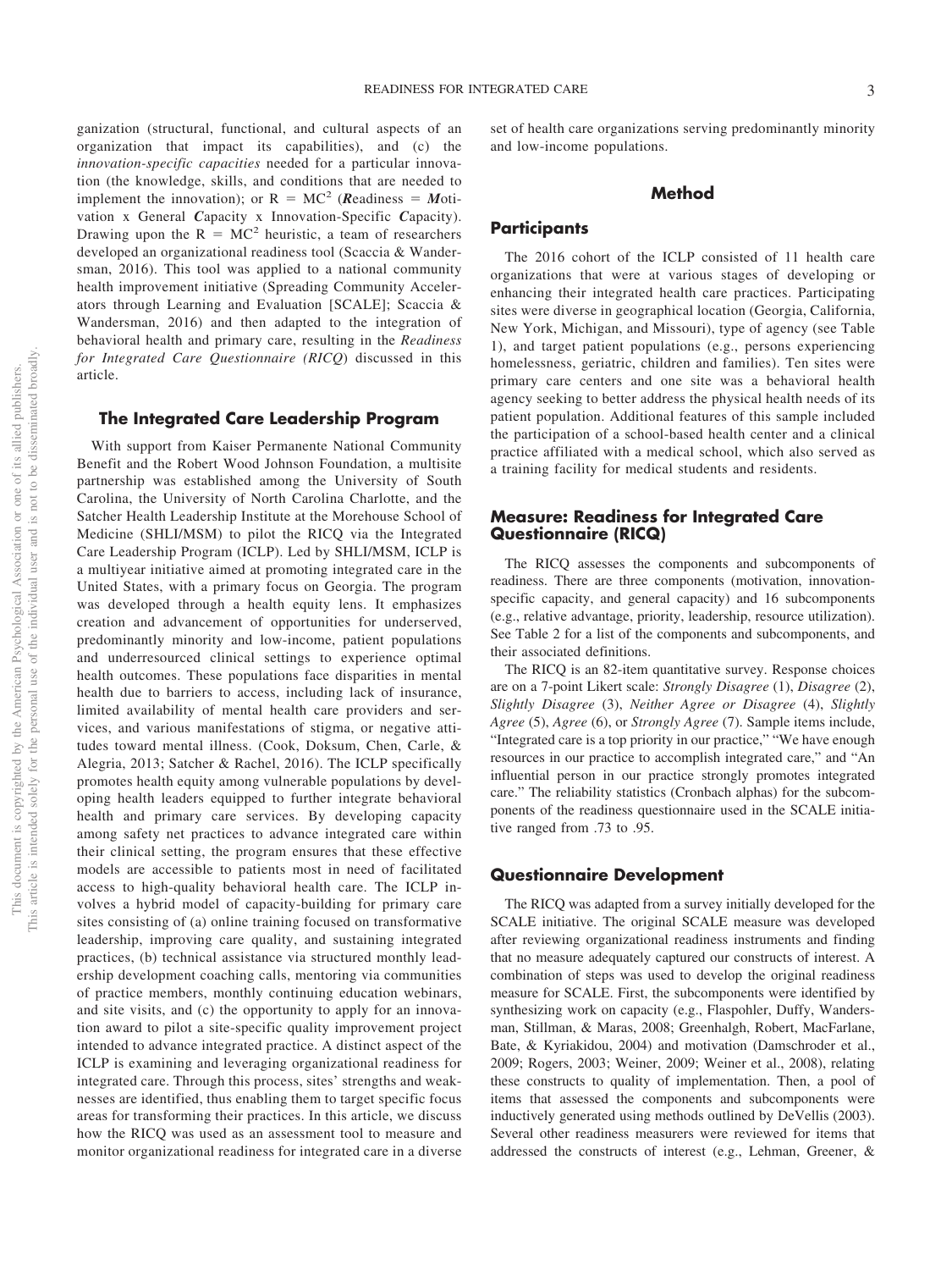**Table 1.** *Selected Characteristics of the 2016 –2017 ICLP Cohort*

| Variable                                                                                                                                                                   | Participating sites $(N = 11)$                            |  |  |
|----------------------------------------------------------------------------------------------------------------------------------------------------------------------------|-----------------------------------------------------------|--|--|
| Geographic Location                                                                                                                                                        |                                                           |  |  |
| Rural                                                                                                                                                                      | 1(9%)                                                     |  |  |
| Urban                                                                                                                                                                      | $10(91\%)$                                                |  |  |
| <b>State</b>                                                                                                                                                               |                                                           |  |  |
| Georgia                                                                                                                                                                    | 7(64%)                                                    |  |  |
| Other states                                                                                                                                                               | 4(36%)                                                    |  |  |
| Type of Practice                                                                                                                                                           |                                                           |  |  |
| <b>FQHC</b>                                                                                                                                                                | 5 (45%) *One of these is a school-based health agency     |  |  |
| Public nonprofit                                                                                                                                                           | 2(18%)                                                    |  |  |
| Private nonprofit                                                                                                                                                          | 2 (18%) *Medical school affiliation/training of residents |  |  |
| For-profit                                                                                                                                                                 | 1 (9%) *Primarily a behavioral health agency              |  |  |
| Other                                                                                                                                                                      | 1(9%)                                                     |  |  |
| Type of Population Served (Proportion of patient<br>population)                                                                                                            |                                                           |  |  |
| Pediatric (age $\leq$ 18)                                                                                                                                                  | $0 - 74%$                                                 |  |  |
| Adult (age $18-65$ )                                                                                                                                                       | 14–90%                                                    |  |  |
| Older Adult (age $> 65$ )                                                                                                                                                  | $1 - 86\%$                                                |  |  |
| Number of patient encounters in 2014: Average = 24,230; Range = 2,676 to 84,817<br>Number of unduplicated patients seen in 2014: Average = $6,888$ ; Range = 440 to 20,035 |                                                           |  |  |

Note. ICLP = Integrated Care Leadership Program; FQHC = Federally Qualified Health Center.

Simpson, 2002; Shea et al., 2014; Weiner, Belden, Bergmire, & Johnston, 2011). Next, content experts (individuals with expertise and field experience on the subject of organizational readiness) were consulted to revise and reduce the total item pool. Feedback from the content experts helped improve the language of the items. This measure was piloted with two community respondents in SCALE for clarity, which led to additional refinement. The RICQ was then developed by adapting the items in the SCALE version for a new innovation: integrated care. This process involved working iteratively with integrated care subject matter experts and developers of the SCALE measure to review and adapt the items within each  $R = MC^2$  subcomponent to the integrated care context.

# **Procedure**

The RICQ was made available on the ICLP website as part of the application to participate in the ICLP. The instructions noted that the purpose of the questionnaire was to assess organizational readiness and capability for engaging in integrated care activities. It included the following description of integrated care to ensure a shared understanding of the term across respondents: "Integrated Care is the integration of behavioral health in primary care. This includes things the primary care provider does to improve recognition and/or management of behavioral health (e.g., screening), as well as use of a behavioral health specialist (peer, trained nurse or care manager, clinical social worker, psychologist, and/or psychiatrist to work collaboratively in the management of primary care patients to address co-occurring mental health and substance use disorders)." The instructions also included the following response criteria: (a) a minimum of three respondents per health care practice, (b) respondents represent different roles within their practice (e.g., member of the administrative team, primary care physician, behavioral health practitioner, nurse, front desk staff, or quality

improvement person), and (c) the set of respondents include the lead administrator and lead physician. Health care practices were encouraged to solicit more than three responses to provide a fuller picture of the practice.

For practices in which at least three individuals completed the RICQ, site-specific summaries were created. These summaries provided mean scores for each of the 82 items, along with component and subcomponent mean scores. A heat table coding system was applied to mean scores to visually highlight variations in readiness. In the actual site-specific summaries, the heat tables were produced in a color-coded continuum of red to yellow to green, with red indicating lower readiness scores, yellow indicating scores in the middle, and green indicating higher readiness scores. This color-coded scheme made it easier to identify specific areas of strengths, weaknesses, and trends. For the purposes of this article, we use gray-scale to illustrate the color-coded continuum, with darker shades representing lower scores and lighter shades representing higher scores. An aggregate summary was prepared to reflect average readiness scores across practices, in addition to the site-specific summaries for each practice. This research protocol was approved by the Morehouse School of Medicine Institutional Review Board (IRB).

#### **Data Analyses**

For the site-specific summaries, scores on the RICQ were first calculated at the item level by obtaining mean participant responses. Next, the mean of items comprising each subcomponent was calculated. Finally, a mean for each readiness component (motivation, general capacity, and innovation-specific capacity) was calculated via a mean of its subcomponents. The aggregate summary also included results at the item, subcomponent, and component level. Aggregate readiness scores were calculated by taking a mean of the individual mean scores. Lower mean scores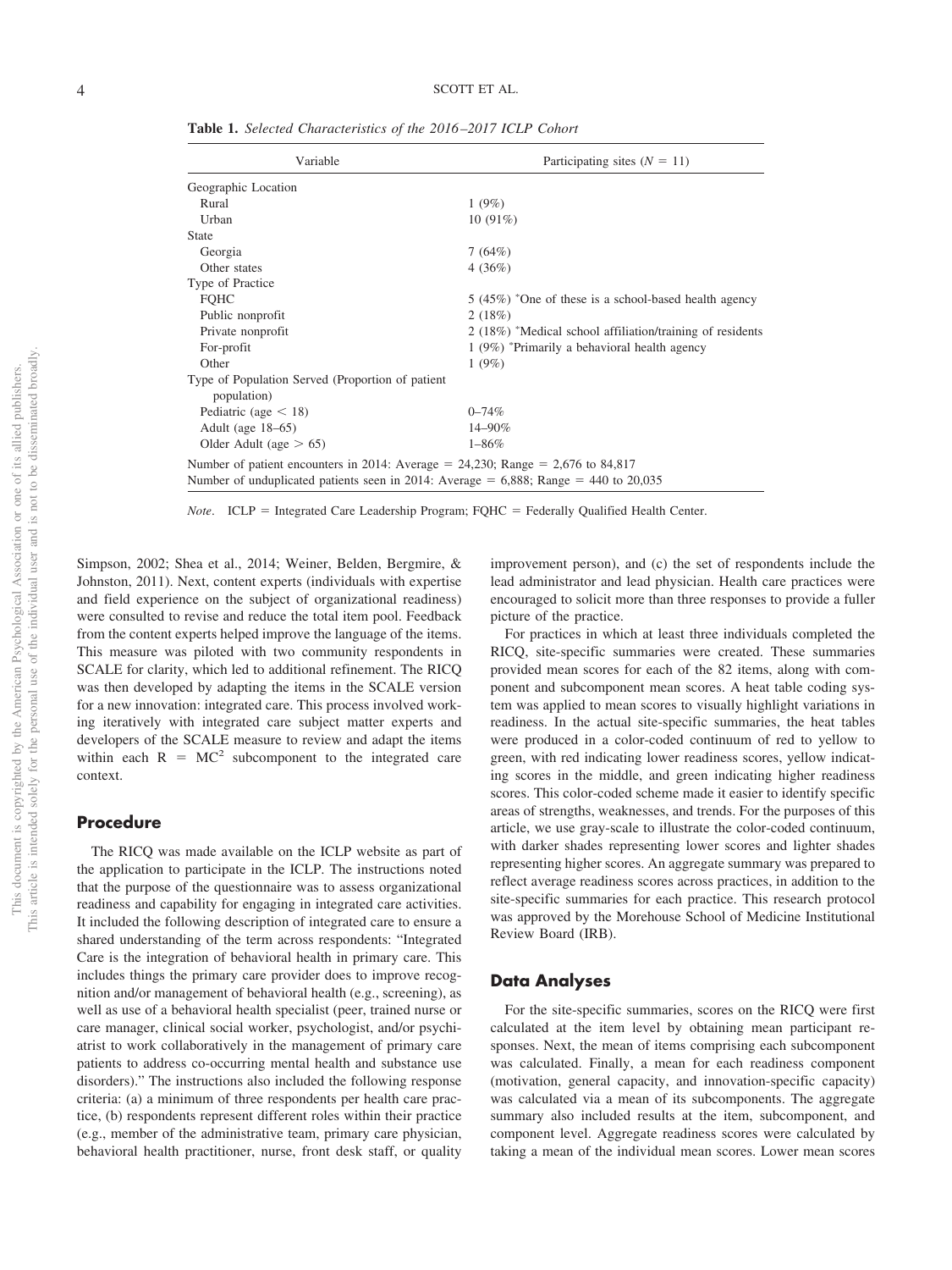|                                           | Motivation <sup>a</sup>                                                                                                                                                                                                                                       |  |  |  |  |
|-------------------------------------------|---------------------------------------------------------------------------------------------------------------------------------------------------------------------------------------------------------------------------------------------------------------|--|--|--|--|
| Subcomponent                              | Definition                                                                                                                                                                                                                                                    |  |  |  |  |
| Relative Advantage                        | Degree to which a particular innovation is perceived as being<br>better than the current practices being used by the<br>organization                                                                                                                          |  |  |  |  |
| Compatibility/Alignment                   | Degree to which an innovation is subjectively perceived as<br>being consistent with the existing values, cultural norms,<br>and needs of the organization.                                                                                                    |  |  |  |  |
| Complexity                                | Degree to which an innovation is perceived as relatively<br>difficult to understand and use; number of different<br>components                                                                                                                                |  |  |  |  |
| Priority                                  | Degree to which an innovation is expected, rewarded, and<br>supported; if the innovation is mandated or required                                                                                                                                              |  |  |  |  |
| Innovation-Specific Capacity <sup>b</sup> |                                                                                                                                                                                                                                                               |  |  |  |  |
| Innovation Specific Knowledge & Skills    | Set of knowledge, skills, and abilities that are needed in order<br>to implement with quality and reach intended outcomes                                                                                                                                     |  |  |  |  |
| Program Champion                          | Individual(s) who put organizational weight behind an<br>innovation                                                                                                                                                                                           |  |  |  |  |
| <b>Implementation Climate Support</b>     | Extent that the innovation is tangibly supported by the<br>organization (e.g., policies and resources that support the<br>innovation)                                                                                                                         |  |  |  |  |
| Inter-organizational Relationships        | Relationships between organizations that specifically facilitate<br>use of an innovation                                                                                                                                                                      |  |  |  |  |
|                                           | General Capacity <sup>c</sup>                                                                                                                                                                                                                                 |  |  |  |  |
| Culture                                   | Set of expectations about how things are done in an<br>organization; how an organization or a system functions                                                                                                                                                |  |  |  |  |
| Climate                                   | How employees collectively perceive, appraise and feel about<br>their current working environment                                                                                                                                                             |  |  |  |  |
| Organizational Innovativeness             | Receptiveness of an organization to change                                                                                                                                                                                                                    |  |  |  |  |
| Resource Utilization                      | How resources are acquired and used                                                                                                                                                                                                                           |  |  |  |  |
| Leadership                                | How effectively management sets tone and expectations for<br>an organization                                                                                                                                                                                  |  |  |  |  |
| Structure                                 | Organizational architecture, size, specialization, power<br>structures, staff autonomy, staff cohesiveness,<br>communication pathways, and internal decision-making<br>processes that can impact how well an organization<br>functions on a day-to-day basis. |  |  |  |  |
| <b>Staff Capacity</b>                     | General skills, education, and expertise that the staff possess                                                                                                                                                                                               |  |  |  |  |
| Process Capacities                        | General knowledge and skills needed to implement an<br>innovation                                                                                                                                                                                             |  |  |  |  |

**Table 2.** *Readiness Component and Subcomponent Definitions*

<sup>a</sup> Perceived incentives and disincentives that contribute to the desirability to use an innovation. This includes beliefs about a) an innovation and b) support for the innovation that contributes to innovation use (Scaccia et al., 2015). <sup>b</sup> The knowledge, skills, and conditions that are needed to implement a *particular* innovation (Scaccia et al., 2015). <sup>c</sup> The knowledge, skills, and conditions that are necessary to implement *any* innovation (Flaspohler et al., 2008).

indicated lower levels of readiness, or areas for improvement; higher mean scores indicated higher levels of readiness, or areas of strength within the practice.

#### The mean scores and trends reported below reflect practice readiness for integrated care at the beginning of the ICLP, providing baseline readiness scores across participating practices.

#### **Results**

Data were collected between December 2015 and February 2016. Ten of 11 health care practices had at least three members complete the RICQ for a total of 43 individual responses. Respondents were from clinical and/or administrative roles (see Table 3). The number of respondents per practice ranged from three to 10.

# **Mean Scores and Trends**

At the  $R = MC^2$  component level, practices self-rated highest in motivation ( $M = 5.69$ ,  $SD = 1.38$ ), followed by general capacity ( $M$  $=$  5.37, *SD* = 2.32), and innovation-specific capacity ( $M = 5.15$ ; *SD*  $= 2.22$ ). The results indicate that, at the beginning of their engagement in the ICLP, practice members were motivated to move toward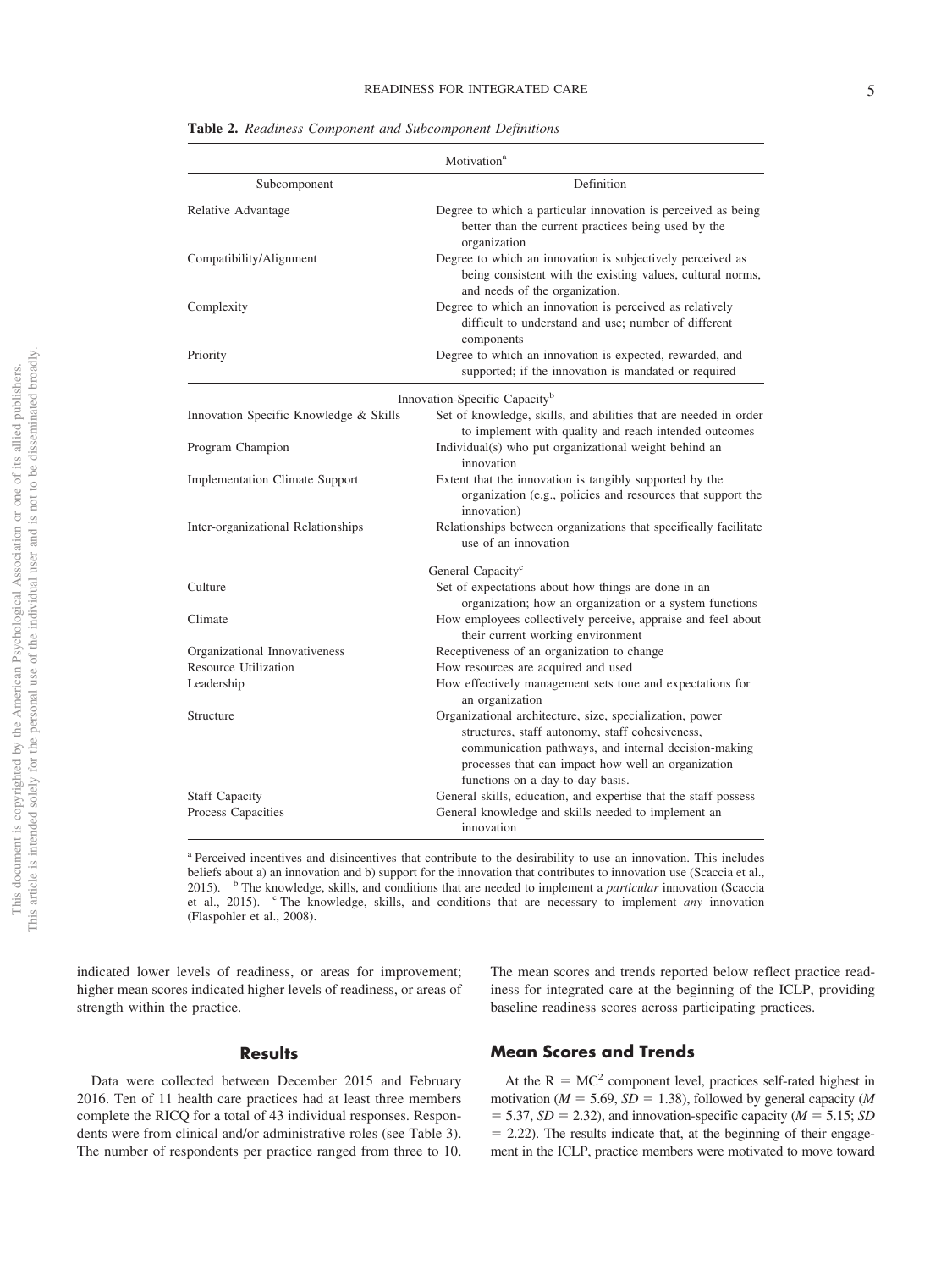| Table 3. Practice Respondent Roles Per Clinical and |  |
|-----------------------------------------------------|--|
| Administrative Responsibilities ( $N = 43$ )        |  |

| Clinical role*                                    | $\%$ $(n)$ |
|---------------------------------------------------|------------|
| Nurse                                             | 35.56 (16) |
| Physician                                         | 22.22(10)  |
| Social Work                                       | 15.56(7)   |
| None Selected/NA                                  | 11.11(5)   |
| Psychologist                                      | 6.67(3)    |
| Medical Assistant                                 | 4.44(2)    |
| Licensed/Certified Counselor                      | 4.44(2)    |
| Administrative Role**                             |            |
| Director (e.g., Medical/Dental Director, Director |            |
| of Behavioral Health, Director of Quality,        |            |
| Compliance and Education)                         | 30.95(13)  |
| Not Applicable (indicating the respondent did     |            |
| not have an administrative role)                  | 23.81 (10) |
| Manager (e.g., Nurse Manager, Practice            |            |
| Manager)                                          | 19.05(8)   |
| <b>Executive Officer</b>                          | 9.52(4)    |
| Administrative Support (e.g., Administrative      |            |
| Assistant, Executive Assistant, Medical           |            |
| Assistant in Behavioral Health)                   | 7.14(3)    |
| Other (e.g., sole clinic provider, behavioral     |            |
| health services)                                  | 4.76(2)    |
| Coordinator (e.g., Behavioral Health              |            |
| Coordinator, Care Coordinator)                    | 4.76(2)    |

- Three individuals selected two roles in their organization and are counted twice in this table: Nurse & Social Work, Nurse & Licensed/Certified Counselor, Psychologist & Licensed/Certified Counselor. One response is missing. \* One response is missing.

integrated care; however, as expected, they lacked some capacities needed for the specific effort to integrate their practice. General organizational functioning within the cohort of participating practices was positive. Overall, mean component scores indicated a moderate to high level of organizational readiness for integrated care among the participating practices (see [Figure 1\)](#page-7-0).

Mean scores at the subcomponent level varied more widely than at the component level, ranging from 4.58 – 6.29 (see [Table 4\)](#page-8-0). The top five subcomponent means were compatibility/alignment ( $M = 6.29$ ,  $SD = 0.98$ ), relative advantage ( $M = 5.92$ ,  $SD = 1.10$ ), culture ( $M =$ 5.86,  $SD = 1.22$ ), leadership ( $M = 5.83$ ,  $SD = 1.25$ ), and priority ( $M$  $=$  5.77, *SD*  $=$  1.23). These results indicated that, at the beginning of the ICLP, members of the participating practices viewed integrated care as compatible with their practice environment and that they perceived this model of care to be better than alternatives. It also revealed a positive general organizational culture, with engaged and supportive leadership. Staff capacity had the lowest subcomponent score ( $M = 4.58$ ,  $SD = 1.52$ ), indicating the need for additional training and skill development and/or additional experienced staff. The results also revealed concerns about how well resources were used (resource utilization:  $M = 4.74$ ,  $SD = 1.65$ ), and the complexity of integrated care  $(M = 4.78, SD = 1.55)$ .

#### **Discussion**

Although there are many potential benefits of integrating behavioral health and primary care services, health care organizations are highly complex systems with varying stages of readiness for a collaborative approach to care. Variations in readiness are influenced by perceived incentives and disincentives of the collaborative approach, which impacts behavioral tendencies for engaging in integrated care efforts (Scaccia et al., 2015; Weiner, 2009). Assessing organizational readiness for integrated care can help practices more effectively provide collaborative care services for difficult-to-reach populations in resource-limited settings. Practical tools such as the RICQ can help practice leadership pinpoint specific areas for change and enable leadership to make timely, data-informed decisions about how to allocate limited resources most effectively. This organizational capability for strategic decision making is particularly critical in resource-limited settings and when serving vulnerable populations who often encounter greater difficulties with access to care. Motivation, general capacities of the organization, and availability of specific capacities required for integrated care provide a framework to assess factors that influence readiness.

At the start of the ICLP, results from the RICQ revealed that participating practices were generally high in motivation, innovation-specific capacities, and general capacities. This is not surprising, as the program's application requirement was expected, at some level, to screen out practices low in readiness for change. Higher initial scores may be partially explained by respondents' desire to be perceived as ready for the ICLP. It could also be an artifact of gaps in participant awareness of the complexity and intricacy of working toward integrated care. In other words, without fully understanding what it means to be "ready" for integrated care, participants may inaccurately perceive their practice as high in readiness. In addition, the baseline readiness assessment was primarily completed by clinic "champions" who were selected from their organization to participate in the ICLP and may be particularly inclined to rate their practice positively. Data analyses of the RICQ also revealed areas in which practices needed additional support in order to implement integrated care successfully. Specifically, these included the need for increased staff capacities (general knowledge and skills), improved access to and use of resources, and simplifying the steps to integrated care so the effort appears less difficult to health care team members.

# **Defining Features of the RICQ**

Expanding on  $R = MC^2$ , there are three defining features of the RICQ. First, organizational readiness changes over time. For instance, a health care organization may initiate integrated care efforts with minimal staff capacities and resources; however, with external funding and technical support, the practice may find that it is better positioned for integrated care at a later time (e.g., 1 year later). Conversely, a practice with high leadership engagement and support for collaborative care may be high in readiness for integrated care at one time point, however, readiness levels could diminish with a change in leadership. In short, organizational readiness fluctuates and should be monitored continuously.

Second, readiness for integrated care is viewed on a continuum rather than as a dichotomous construct ("ready/not ready"). The RICQ is intended to measure the extent to which a practice is ready. The instrument is designed to facilitate capacity-building and quality improvement activities.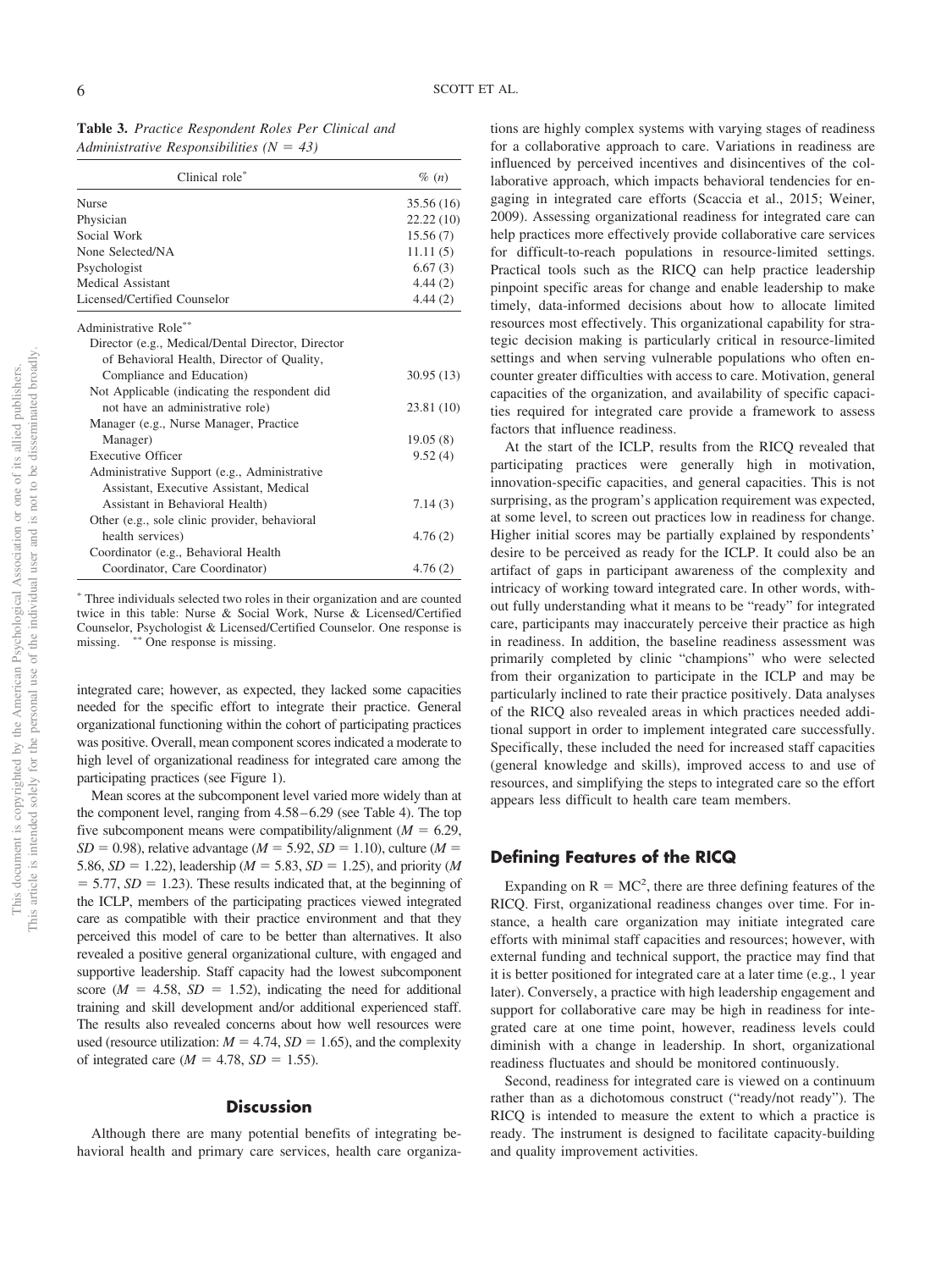

**Strongly Disagree (1), Disagree (2), Slightly Disagree (3), Neither (4), Slightly Agree (5), Agree (6), Strongly Agree (7)**

<span id="page-7-0"></span>*Figure 1.* RICQ Component and Subcomponent Aggregate Mean Scores.

Third, we view the RICQ as part of a comprehensive planning, implementation, and evaluation process. In the ICLP, the RICQ data were used in conjunction with a variety of other programmatic data sources (e.g., clinical outcomes, practice-specific quality improvement plans, participant feedback and insights per routine coaching calls and site visits, webinar and training evaluations) to understand the progress and continuous needs of each practice. Readiness is not just a precursor to integrated care efforts, but also a construct that impacts the life span of the innovation (integrated care) within its host organization. Therefore, in the process of piloting the RICQ, we were deliberate about translating the RICQ results into a practitioner-friendly format to increase practitioner appreciation for and comfort with the tool. For example, each practice was provided with a site-specific summary of their readiness results. The summary included a brief description of organizational readiness, the key attributes of organizational readiness, why readiness matters, and trends in the readiness results. The descriptive text was accompanied with color-coded bar charts and a heat table. We also included an appendix defining key terms. Being fully aware of the busy schedule of health care practitioners, the summaries were intentionally short (total of four pages, including tables, figures, and list of terms and definitions). One hour video conference calls were scheduled with each practice to review and discuss their readiness scores. These calls included conversations about how practice members could use the data as a source

of encouragement for ongoing integrated care efforts as well as to facilitate suggestions for future improvements within their practice. During these discussions, we were mindful to have practice members (rather than ICLP-readiness team members) drive specific improvement decisions. We facilitated conversations and highlighted trends, but did not make specific recommendations for change. This helped practice members maintain ownership of their own change efforts.

# **Implications for Practice**

Along with the ICLP participants, we have found that the RICQ is an effective tool for assessing and understanding practice readiness for integrated care among clinics serving underserved, minority and low-income patient populations. The tool identifies strengths and weaknesses of an organization along key dimensions of readiness. This helped us tailor programmatic supports and conversations with each health care organization, and provided participating practices with clarity on how to focus their energy and resources.

Through the ICLP, sites utilized their initial RICQ results to address challenges in the areas of capacity and resource utilization to improve the quality of mental health services provided to patients. For instance, RICQ results for one practice revealed low levels of innovation-specific knowledge and skills. In other words,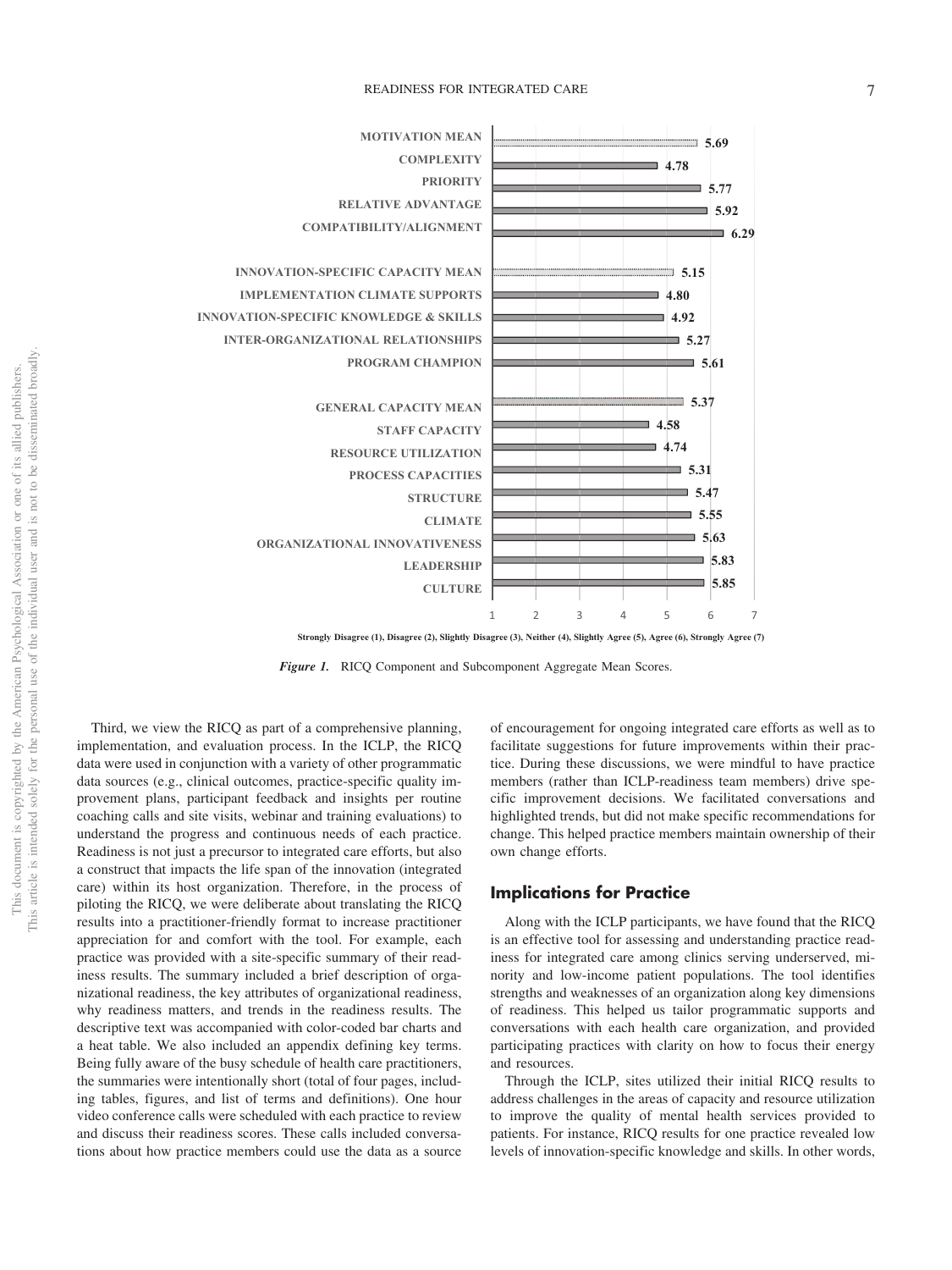<span id="page-8-0"></span>

|  | Table 4. Color-Coded Subcomponent Mean Scores |  |
|--|-----------------------------------------------|--|
|  |                                               |  |

| Color Coding Key:                       |                            |  |  |  |
|-----------------------------------------|----------------------------|--|--|--|
| Weak                                    | Strong                     |  |  |  |
|                                         |                            |  |  |  |
| Action recommended: identify strategies | Consider using as leverage |  |  |  |
| for improvement                         | for increasing readiness   |  |  |  |
| Subcomponent                            | M(SD)                      |  |  |  |
| Compatibility/Alignment                 | 6.29(.98)                  |  |  |  |
| Relative Advantage                      | 5.92(1.10)                 |  |  |  |
| Culture                                 | 5.86 (1.22)                |  |  |  |
| Leadership                              | 5.83(1.25)                 |  |  |  |
| Priority                                | 5.77(1.23)                 |  |  |  |
| Organizational Innovativeness           | 5.63(1.58)                 |  |  |  |
| Program Champion                        | 5.61(1.57)                 |  |  |  |
| Climate                                 | 5.55(1.76)                 |  |  |  |
| Structure                               | 5.47(1.31)                 |  |  |  |
| Process Capacities                      | 5.31(1.38)                 |  |  |  |
| Inter-organizational Relationships      | 5.27(1.56)                 |  |  |  |
| Innovation-Specific Knowledge & Skills  | 4.92(1.58)                 |  |  |  |
| <b>Implementation Climate Supports</b>  | 4.80(1.44)                 |  |  |  |
| Complexity*                             | 4.78(1.55)                 |  |  |  |
| <b>Resource Utilization</b>             | 4.74(1.65)                 |  |  |  |
| <b>Staff Capacity</b>                   | 4.58(1.52)                 |  |  |  |

*Note*. This table ranks subcomponent means across all 10 sites on a color-coded continuum, demonstrating each mean score relative to all subcomponent mean scores. Darker grey coloring identifies subcomponents with lower readiness scores; lighter grey coloring highlights subcomponents with higher mean scores.  $M =$  mean;  $SD =$  standard deviation. These results presented in grey-scale for print; in actual reports, they appear in multi-color.

\*Complexity items were reverse-coded.

the practice's greatest need was for more information about integrated care and training on how to take concrete steps to becoming an integrated care practice. During conversations with the practice's leadership about their readiness scores, we learned that the practice was specifically interested in receiving mentoring and technical assistance from a successfully integrated practice. Given the practice's limited resources, the ICLP leadership team encouraged them to apply for an innovation award. The award monies were used by the practice for an in-person site visit with integrated care consultants and to send select practice members to a nationally recognized integrated care training program to help ensure the practice would be better-equipped to attend to the physical and mental health needs of the vulnerable, inner-city, mostly child and adolescent population it serves. Attendees of both the in-service training and site visit gained a better understanding of what it entails to blend behavioral health and primary care services. They used their learnings to help further integrate behavioral health and primary care services in order to improve clinical outcomes, access to health care, and overall quality of life for their clients and their families. Collectively, these improvements represent significant steps toward the ultimate advancement of health equity.

At another practice, the readiness assessment results were shared with senior leadership, which led to a conversation about staff concerns with the complexity of integrated care. Knowing concerns existed about the complexity of working toward integrated care, leadership decided to focus initial efforts on impactful but readily feasible improvements. Specifically, the practice focused on implementing key patient mental health screening questionnaires (Patient Health Questionnaire [PHQ-9] and General Anxiety Disorder [GAD-7]), a critical step in the direction of integrated care. Medical assistants and nurses were trained in the administration of the questionnaires and, over time, the site screened 92% of their patient population, and 37% were referred to behavioral health services. Given that this particular practice serves low-income, predominantly minority senior citizens, the innovation implemented at the practice not only enabled access to behavioral health care that the patients previously did not have, but follow-up screenings showed a sharp decline in average PHQ-9 scores, indicating improvement or remission of depression symptoms. Moreover, the behavioral health department of the practice was allocated additional, more appropriate space at the site for psychotherapy, which improved the site's compliance with certain policies (e.g., HIPAA) as well as reduced stigma associated with receiving behavioral health services. By meeting these practice change and improvement goals, the site was able to begin to address certain disparities in access to quality mental health care in a substantive way.

Follow-up phone interviews with practice members revealed that the readiness assessment tool was useful for "identifying barriers to implementation and facilitat[ing] buy-in to address specific concerns." They also reported that "positive feedback reinforced current practices." Again, readiness enabled these underresourced health care practices to strategically allocate their already-limited capacities for increased efficiency.

In addition to illuminating within-practice trends, the RICQ is also useful for shedding light on trends across practices. We used aggregate-level data to guide ICLP programmatic decisions. For example, after sharing RICQ results with practice members, the ICLP team learned that participants desired a framework to address the practice-based challenges surfaced via the questionnaire. In response, an all-practice inclusive online training was provided. The training focused on how to move identified needs into action using an evidence-based implementation science approach (Getting to Outcomes; Chinman, Imm, & Wandersman, 2004). Attendees were mostly practice members in administrative roles and behavioral health providers, and they indicated that the training content and learning materials addressed needs or gaps in their knowledge or skills. Attendees also reported they learned a fair amount to a great deal of new knowledge about the topic, and they felt confident in working toward applying that knowledge gained in their practices. Additionally, the training facilitated conversations between leadership and frontline staff.

We also found that the RICQ is a useful tool for elevating and expanding ICLP participant engagement. After participants received their site-specific summaries, several participating organizations requested an extension on the initial readiness assessment timeframe to solicit additional responses from their practice. To our pleasant surprise, two practices with low completion rates on the readiness questionnaire began proactively allocating resources for an additional readiness assessment, plus consultation.

Lastly, results from the RICQ have been useful as a vertical and lateral communication tool within health care organizations. Practice leaders shared the results with their health care teams as an additional opportunity to discuss ongoing integrated care change efforts. After discovering the utility of the RICQ, they requested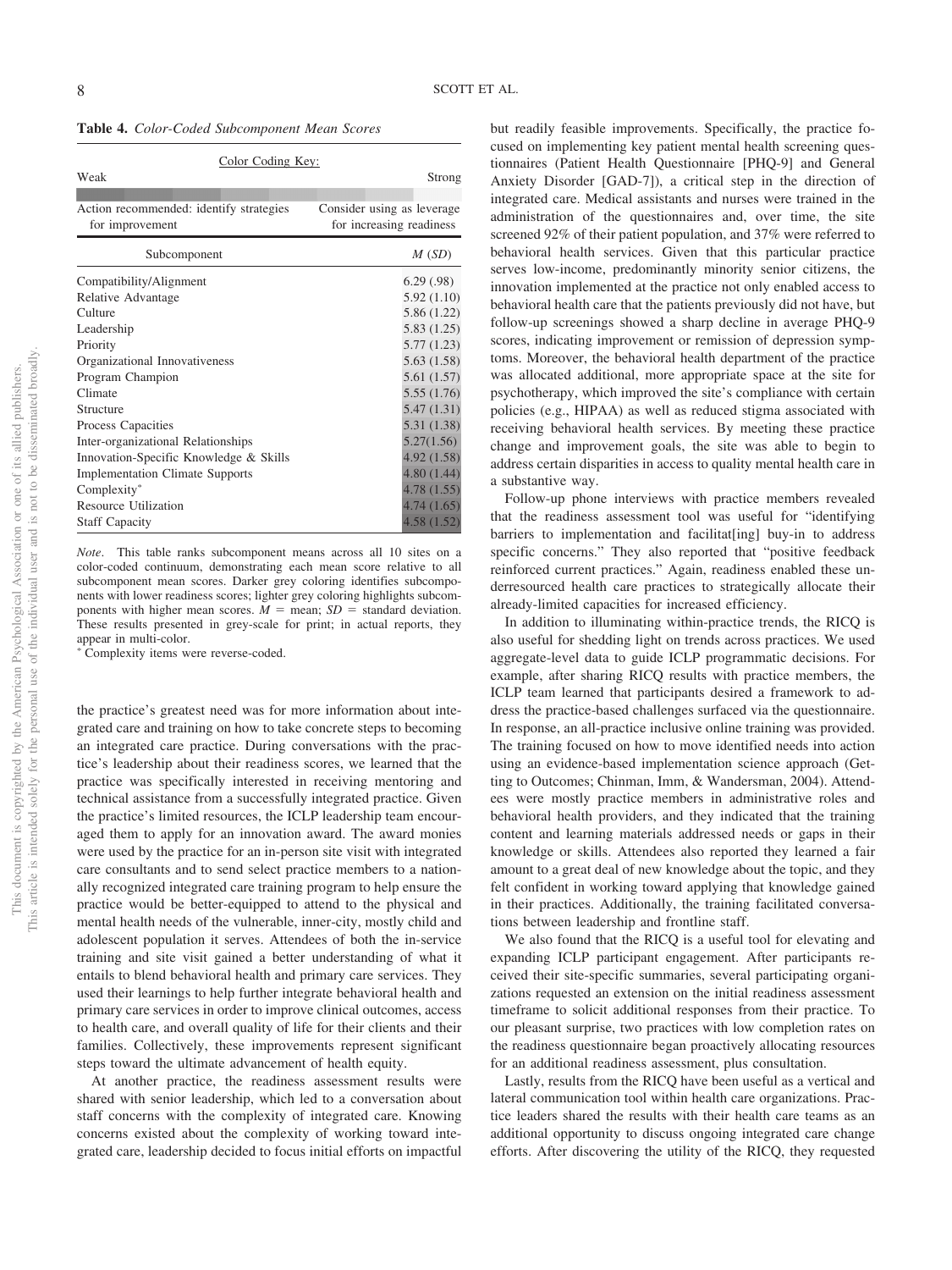that more mid- and front line staff complete the survey to enhance understanding of readiness for integrated care in their practice. Other practice members used the results to increase awareness about the state of their practice and to promote engagement by sharing site summaries with their peers and with leadership. In several of the practices, discussion of the items themselves, rather than just the subcomponent scores, was helpful in facilitating changes to support integrated care. For example, the item "we have the ability to access sources of revenue and resources" (under the resource utilization subcomponent) sparked conversations about additional sources of funding for integrated care efforts. These conversations encouraged practice members to submit applications for ICLP innovation awards, providing additional integrated care resources to practices.

# **Limitations and Future Directions**

This article presents an emerging body of scholarly work on an organizational readiness tool that draws from the  $R = MC^2$  heuristic. Our use of the RICQ revealed practical applications for the instrument. However, readiness scores reflected the responses of only a small sample of members in each participating practice. Responses from a larger number of members at each practice would provide a more comprehensive report of organizational readiness. As understanding of and appreciation for the utility of the RICQ increases among participating practices, we expect increases in participant use of the RICQ. Additional waves of data on the RICQ will be useful for understanding changes in readiness over time, both within and across practices. It can also illuminate variations in readiness per health care role (e.g., nurse practitioner, physician, administrator, social worker), variations in readiness per size of health care organization, and other salient issues (e.g., average response rates and response times).

The RICQ is still in development. Although it has been perceived as useful by stakeholders, we recognize that more rigorous psychometric and comparative analyses with similar tools will need to be conducted in order to have a greater degree of confidence in the results. Toward that end, we are planning to run additional reliability analyses with an independent sample and both exploratory and confirmatory factor analyses with a larger sample to see whether the constructs hold and assess the overall value of specific items. Additionally, we plan to conduct crossvalidation with instruments that measure similar constructs (e.g., ORIC; Patterson et al., 2005). As the ICLP work expands, we anticipate having additional practices and responses, enabling us to run these analyses. Once these analyses are completed, we can be data-informed in how we adjust the measure for future administration (e.g., changing the wording of items, reducing redundant items, etc.) in a way that still preserves its practical utility.

In the process of refining the instrument, we will reconsider the length of the assessment tool. The RICQ is currently 82 items. A recent review of integrated care measurement tools indicated that the majority of existing tools contained between 20 and 40 items; however, these instruments largely measured a single construct (e.g., organizational culture) associated with integrated care, rather than a broad range of constructs as in the RICQ (Evans, Grudniewicz, Baker, & Wodchis, 2016). A benefit of using an integrated care instrument that measures a broad array of constructs is that it can serve as a diagnostic tool for identifying strengths and weaknesses across multiple organizational capabilities (Evans et al., 2016). During the pilot use of the RICQ, the length of the instrument did not appear to be an issue for participants. On the contrary, participants indicated that they appreciated the depth and breadth of the assessment. We did not track the average assessment completion time in this project, but data from the SCALE initiative, for which the readiness instrument included a similar number of items, revealed an approximate response time of 15–20 min. It may be useful to develop a short version of the survey in addition to the full, longer version.

In future research, we will continue to explore the potential of the RICQ as an intervention tool for increasing practice readiness for integrated care. More specifically, we can determine the ways the tool can be used to guide specific integrated care efforts and what supports, processes, or other resources are needed to maximize the utility of the RICQ as an intervention tool. Additionally, we will examine the predictive validity of the RICQ, in which prediction is not confounded by attempts to use the RICQ to build readiness. Finally, triangulated analyses of RICQ scores vis-à-vis changes in behavioral health status (e.g., reductions in PHQ-9 and GAD-7 scores) and clinical outcomes (e.g., HbA1c, blood pressure, BMI, tobacco/nicotine use) can be used to determine the full impact of readiness on integrated care, ultimately moving toward health equity. This effort would examine the effectiveness of the RICQ as a tool for predicting the likelihood of successful integration based on a practice's organizational readiness scores.

Lastly, the RICQ was piloted for the ICLP, which specifically and intentionally engages safety-net clinics that serve vulnerable and underserved patient populations. As such, we only know what the results look like from our sample. Future use of the RICQ in higher-resource settings may or may not yield similar results and/or lead us to employ alternative methods for survey administration and analysis.

#### **Conclusion**

American civil rights leader Dr. Martin Luther King Jr. famously said, "Of all the forms of inequality, injustice in health care is the most shocking and inhuman." Disparities in access to and quality of health care remain significant social justice issues in the United States today. Disparities in health among socially disadvantaged individuals and groups pose a direct obstacle to upward social mobility (Braveman et al., 2011). Thus, health inequities both mental and physical—not only impact the lives of individuals and communities, but threaten economic productivity, national security, and competition in the global market, and trivialize our nation's character and commitment to justice and fairness of opportunity (National Academies of Sciences, Engineering, & Medicine, 2017).

The integration of behavioral and primary health care represents a promising mechanism for addressing disparities in health particularly mental health—and advancing health equity (Holden et al., 2014). Integrated behavioral and primary care system designs increase patient access to behavioral health services and reduce the stigma associated with seeing a behavioral health provider. Additionally, integration improves provider-to-provider communication, service coordination, and continuity of care (Bartels et al., 2004; Gallo et al., 2004; Katon et al., 2010; Unützer et al., 2012). However, research and practical experience have dem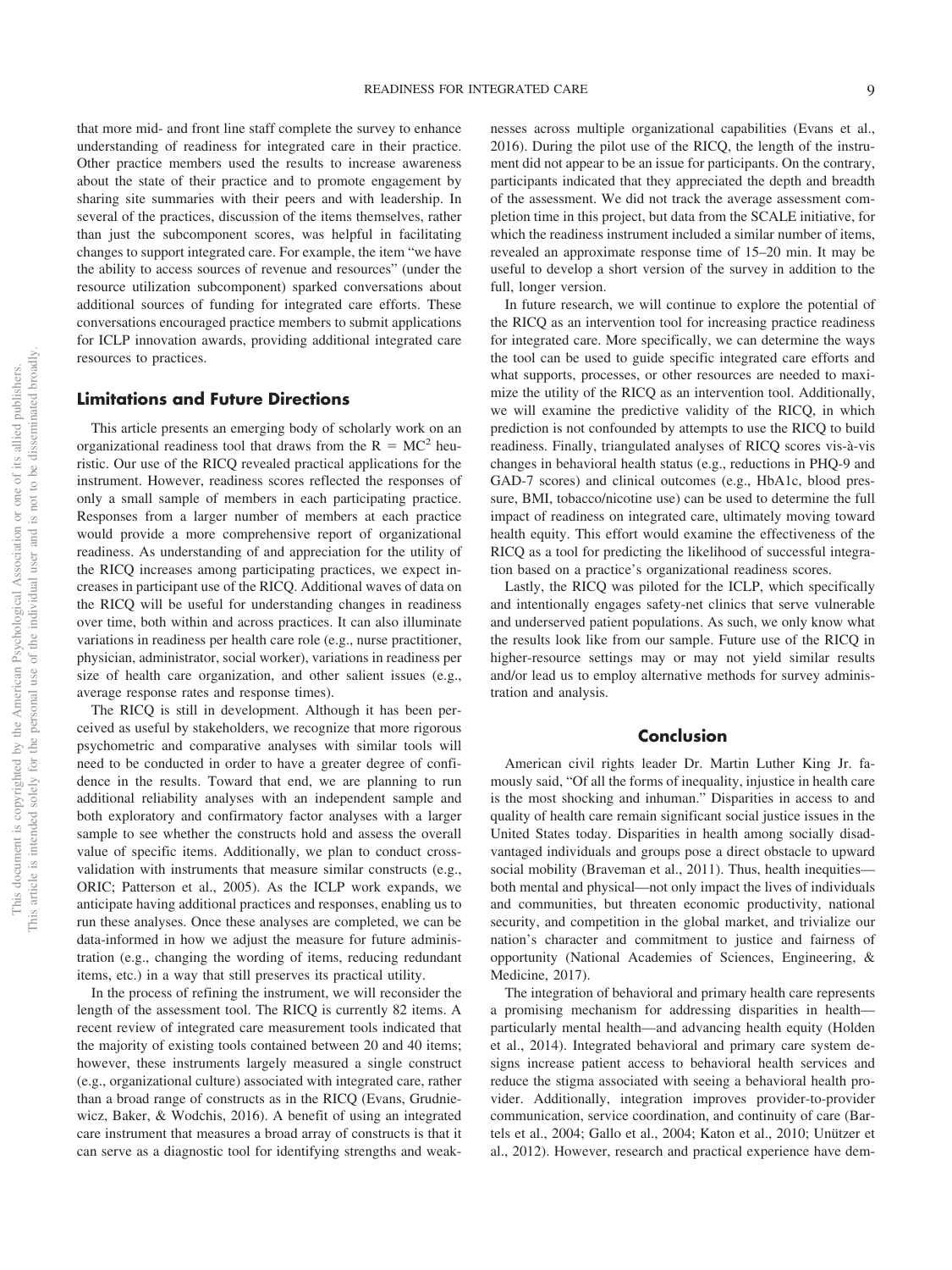onstrated the difficulty of making system-level changes. Challenges include disciplinary cultural changes, lack of leadership, change in workflow, and lack of sustainable reimbursement models (Kathol, Butler, McAlpine, & Kane, 2010; Grazier, Smith, Song, & Smiley, 2014).

The readiness of an organization to engage in change and build capacity in these areas influences the extent to which change efforts are successful. As an increasing number of health care organizations seek to redesign their practices to provide integrated care, we propose that a readiness tool like the RICQ can help guide transformation efforts. Our study of the RICQ suggests that the tool holds promise for measuring readiness, advancing integrated care, and furthering health equity.

**Keywords:** Organizational readiness; readiness for integrated care; integrated care; behavioral health; primary care

#### **References**

- Abed Faghri, N. M., Boisvert, C. M., & Faghri, S. (2010). Understanding the expanding role of primary care physicians (PCPs) to primary psychiatric care physicians (PPCPs): Enhancing the assessment and treatment of psychiatric conditions. *Mental Health in Family Medicine, 7,* 17–25.
- Areán, P. A., Ayalon, L., Hunkeler, E., Lin, E. H., Tang, L., Harpole, L., ... the IMPACT Investigators. (2005). Improving depression care for older, minority patients in primary care. *Medical Care, 43,* 381–390. [http://dx](http://dx.doi.org/10.1097/01.mlr.0000156852.09920.b1) [.doi.org/10.1097/01.mlr.0000156852.09920.b1](http://dx.doi.org/10.1097/01.mlr.0000156852.09920.b1)
- Bartels, S. J., Coakley, E. H., Zubritsky, C., Ware, J. H., Miles, K. M., Areán, P. A.,... PRISM-EInvestigators. (2004). Improving access to geriatric mental health services: A randomized trial comparing treatment engagement with integrated versus enhanced referral care for depression, anxiety, and at-risk alcohol use. *American Journal of Psychiatry, 161,* 1455–1462.<http://dx.doi.org/10.1176/appi.ajp.161.8.1455>
- Braveman, P. A., Kumanyika, S., Fielding, J., Laveist, T., Borrell, L. N., Manderscheid, R., & Troutman, A. (2011). Health disparities and health equity: The issue is justice. *American Journal of Public Health, 101*(Suppl 1), S149 –S155. [http://dx.doi.org/10.2105/AJPH.2010](http://dx.doi.org/10.2105/AJPH.2010.300062) [.300062](http://dx.doi.org/10.2105/AJPH.2010.300062)
- Bridges, A. J., Andrews, A. R., III, Villalobos, B. T., Pastrana, F. A., Cavell, T. A., & Gomez, D. (2014). Does integrated behavioral health care reduce mental health disparities for Latinos? Initial findings. *Journal of Latina/o Psychology, 2,* 37–53. [http://dx.doi.org/10.1037/](http://dx.doi.org/10.1037/lat0000009) [lat0000009](http://dx.doi.org/10.1037/lat0000009)
- Chinman, M., Imm, P., & Wandersman, A. (2004). *Getting to Outcomes2004: Promoting accountability through methods and tools for planning, implementation, and evaluation*. Santa Monica, CA: RAND Corporation.
- Cook, B. L., Doksum, T., Chen, C. N., Carle, A., & Alegría, M. (2013). The role of provider supply and organization in reducing racial/ethnic disparities in mental health care in the U.S. *Social Science & Medicine, 84,* 102–109.<http://dx.doi.org/10.1016/j.socscimed.2013.02.006>
- Damschroder, L. J., Aron, D. C., Keith, R. E., Kirsh, S. R., Alexander, J. A., & Lowery, J. C. (2009). Fostering implementation of health services research findings into practice: A consolidated framework for advancing implementation science. *Implementation Science; IS, 4,* 50. <http://dx.doi.org/10.1186/1748-5908-4-50>
- DeVellis, R. F. (2003). *Scale development* (2nd ed.). Thousand Oaks, CA: Sage.
- Drzensky, F., Egold, N., & Van Dick, R. (2012). Ready for a change? A longitudinal study of antecedents, consequences, and contingencies of readiness for change. *Journal of Change Management, 12,* 95–111. <http://dx.doi.org/10.1080/14697017.2011.652377>
- Ell, K., Katon, W., Xie, B., Lee, P. J., Kapetanovic, S., Guterman, J., & Chou, C. P. (2010). Collaborative care management of major depression among low-income, predominantly Hispanic subjects with diabetes: A randomized controlled trial. *Diabetes Care, 33,* 706 –713. [http://dx.doi](http://dx.doi.org/10.2337/dc09-1711) [.org/10.2337/dc09-1711](http://dx.doi.org/10.2337/dc09-1711)
- Evans, J. M., Grudniewicz, A., Baker, G. R., & Wodchis, W. P. (2016). Organizational capabilities for integrating care: A review of measurement tools. *Evaluation & the Health Professions, 39,* 391– 420. [http://](http://dx.doi.org/10.1177/0163278716665882) [dx.doi.org/10.1177/0163278716665882](http://dx.doi.org/10.1177/0163278716665882)
- Flaspohler, P., Duffy, J., Wandersman, A., Stillman, L., & Maras, M. A. (2008). Unpacking prevention capacity: An intersection of research-topractice models and community-centered models. *American Journal of Community Psychology, 41,* 182–196. [http://dx.doi.org/10.1007/s10464-](http://dx.doi.org/10.1007/s10464-008-9162-3) [008-9162-3](http://dx.doi.org/10.1007/s10464-008-9162-3)
- Fortney, J. C., Unützer, J., Wrenn, G., Pyne, J. M., Smith, G. R., Schoenbaum, M., & Harbin, H. T. (2016). A tipping point for measurementbased care. *Psychiatric Services, 68,* 179 –188. [http://dx.doi.org/10.1176/](http://dx.doi.org/10.1176/appi.ps.201500439) [appi.ps.201500439](http://dx.doi.org/10.1176/appi.ps.201500439)
- Gallo, J. J., Zubritsky, C., Maxwell, J., Nazar, M., Bogner, H. R., Quijano, L. M., . . . PRISM-EInvestigators. (2004). Primary care clinicians evaluate integrative and referral models of behavioral health care for older adults: Results from a multisite effectiveness trial (PRISM-E). *Annals of Family Medicine, 2,* 305–309. [http://dx.doi.org/10.1370/afm](http://dx.doi.org/10.1370/afm.116) [.116](http://dx.doi.org/10.1370/afm.116)
- Grazier, K. L., Smith, J. E., Song, J., & Smiley, M. L. (2014). Integration of depression and primary care: Barriers to adoption. *Journal of Primary Care & Community Health, 5,* 67–73. [http://dx.doi.org/10.1177/](http://dx.doi.org/10.1177/2150131913491290) [2150131913491290](http://dx.doi.org/10.1177/2150131913491290)
- Greenhalgh, T., Robert, G., Macfarlane, F., Bate, P., & Kyriakidou, O. (2004). Diffusion of innovations in service organizations: Systematic review and recommendations. *Milbank Quarterly, 82,* 581– 629. [http://](http://dx.doi.org/10.1111/j.0887-378X.2004.00325.x) [dx.doi.org/10.1111/j.0887-378X.2004.00325.x](http://dx.doi.org/10.1111/j.0887-378X.2004.00325.x)
- Holden, K., McGregor, B., Thandi, P., Fresh, E., Sheats, K., Belton, A.,... Satcher, D. (2014). Toward culturally centered integrative care for addressing mental health disparities among ethnic minorities. *Psychological Services, 11,* 357–368.<http://dx.doi.org/10.1037/a0038122>
- Holt, D. T., & Vardaman, J. M. (2013). Toward comprehensive understanding of readiness for change: The case for an expanded conceptualization. *Journal of Change Management, 13,* 9 –18. [http://dx.doi.org/](http://dx.doi.org/10.1080/14697017.2013.768426) [10.1080/14697017.2013.768426](http://dx.doi.org/10.1080/14697017.2013.768426)
- Kathol, R. G., Butler, M., McAlpine, D. D., & Kane, R. L. (2010). Barriers to physical and mental condition integrated service delivery. *Psychosomatic Medicine, 72,* 511–518. [http://dx.doi.org/10.1097/PSY](http://dx.doi.org/10.1097/PSY.0b013e3181e2c4a0) [.0b013e3181e2c4a0](http://dx.doi.org/10.1097/PSY.0b013e3181e2c4a0)
- Katon, W. J., Lin, E. H. B., Von Korff, M., Ciechanowski, P., Ludman, E. J., Young, B.,... McCulloch, D. (2010). Collaborative care for patients with depression and chronic illnesses. *The New England Journal of Medicine, 363,* 2611–2620. [http://dx.doi.org/10.1056/](http://dx.doi.org/10.1056/NEJMoa1003955) [NEJMoa1003955](http://dx.doi.org/10.1056/NEJMoa1003955)
- Kessler, R. (2012). Mental health care treatment initiation when mental health services are incorporated into primary care practice. *Journal of the American Board of Family Medicine, 25,* 255–259. [http://dx.doi.org/](http://dx.doi.org/10.3122/jabfm.2012.02.100125) [10.3122/jabfm.2012.02.100125](http://dx.doi.org/10.3122/jabfm.2012.02.100125)
- Kessler, R. C., Berglund, P., Demler, O., Jin, R., Merikangas, K. R., & Walters, E. E. (2005). Lifetime prevalence and age-of-onset distributions of *DSM–IV* disorders in the National Comorbidity Survey Replication. *Archives of General Psychiatry, 62,* 593– 602. [http://dx.doi.org/](http://dx.doi.org/10.1001/archpsyc.62.6.593) [10.1001/archpsyc.62.6.593](http://dx.doi.org/10.1001/archpsyc.62.6.593)
- Klein, K. J., Conn, A. B., & Sorra, J. S. (2001). Implementing computerized technology: An organizational analysis. *Journal of Applied Psychology, 86,* 811– 824.<http://dx.doi.org/10.1037/0021-9010.86.5.811>
- Lehman, W. E., Greener, J. M., & Simpson, D. D. (2002). Assessing organizational readiness for change. *Journal of Substance Abuse Treatment, 22,* 197–209. [http://dx.doi.org/10.1016/S0740-5472\(02\)00233-7](http://dx.doi.org/10.1016/S0740-5472%2802%2900233-7)